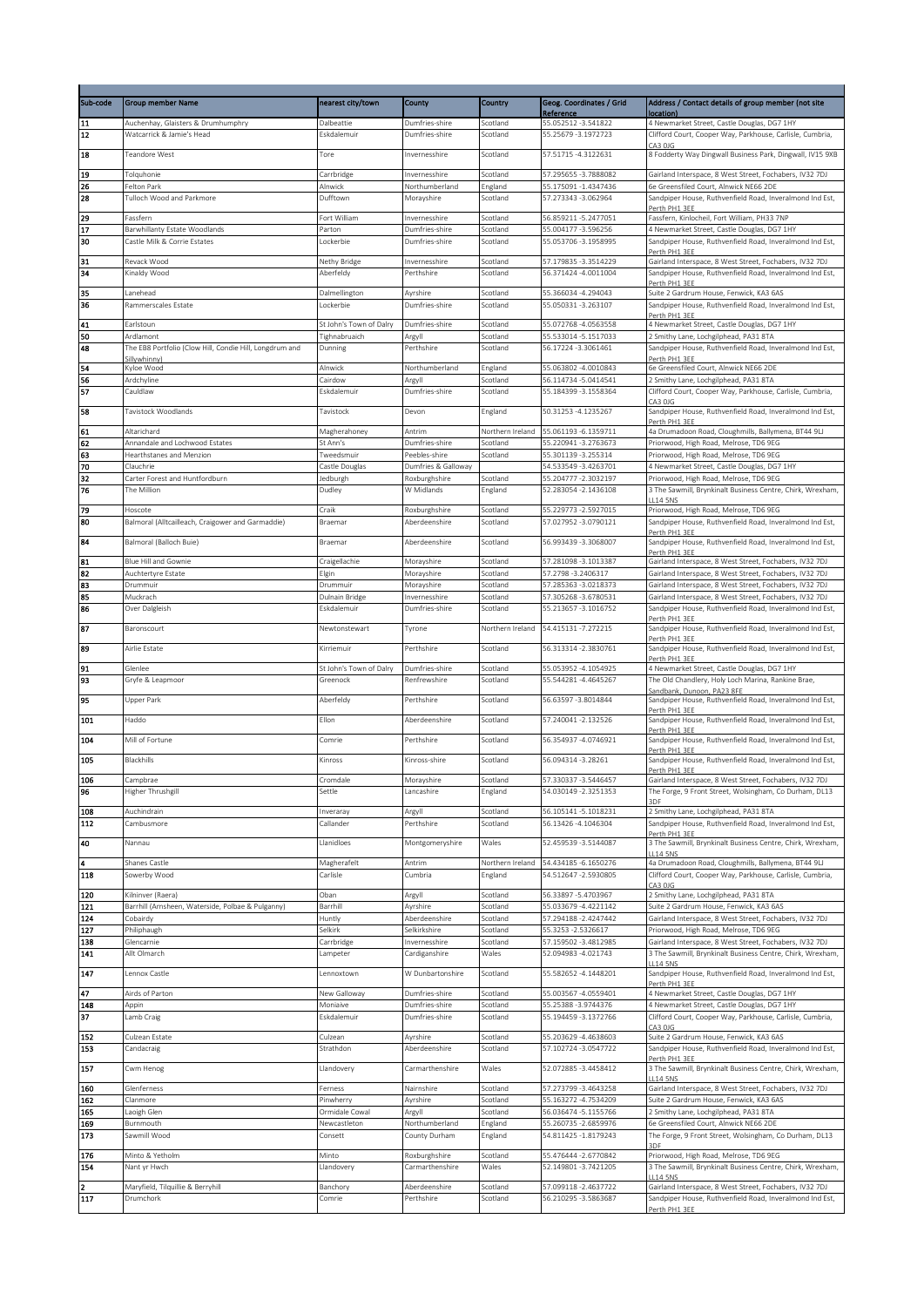| 178        | Lochdochart                                | Killin                      | Perthshire                      | Scotland             | 56.244469 - 4.3237236                          | Sandpiper House, Ruthvenfield Road, Inveralmond Ind Est,                                                           |
|------------|--------------------------------------------|-----------------------------|---------------------------------|----------------------|------------------------------------------------|--------------------------------------------------------------------------------------------------------------------|
| 179        | Glen Etive                                 | Glen Etive                  | Argyll                          | Scotland             | 56.933937-4.9533204                            | Perth PH1 3EE<br>Fassfern, Kinlocheil, Fort William, PH33 7NP                                                      |
| 183        | Blackthird                                 | Helensburgh                 | Dunbartonshire                  | Scotland             | 55.82134 - 4.6273113                           | Sandpiper House, Ruthvenfield Road, Inveralmond Ind Est,                                                           |
|            |                                            |                             |                                 |                      |                                                | Perth PH1 3EE                                                                                                      |
| 184        | Airriequhillart Forest                     | Wigtown                     | Wigtownshire                    | Scotland             | 54.831336 -4.5579108                           | 4 Newmarket Street, Castle Douglas, DG7 1HY                                                                        |
| 186        | South Clare                                | Evanton                     | Ross-shire                      | Scotland             | 57.658609 - 4.4352579                          | 8 Fodderty Way Dingwall Business Park, Dingwall, IV15 9XB                                                          |
| 161        | Cefn Ystrad Ffin                           | Llandovery                  | Carmarthenshire                 | Wales                | 52.082868 - 3.7687016                          | 3 The Sawmill, Brynkinalt Business Centre, Chirk, Wrexham,                                                         |
|            |                                            |                             |                                 |                      |                                                | 114.5N°                                                                                                            |
| 193        | Eilanreach                                 | Glen Elg                    | Wester Ross                     | Scotland             | 57.165676 - 5.6733406                          | 8 Fodderty Way Dingwall Business Park, Dingwall, IV15 9XB                                                          |
| 195        | Struy Estate                               | Cannich                     | Invernesshire                   | Scotland             | 57.42289 -4.6711008                            | 8 Fodderty Way Dingwall Business Park, Dingwall, IV15 9XB                                                          |
|            |                                            |                             |                                 |                      |                                                |                                                                                                                    |
| 166        | Glenfeshie Estate                          | Kincraig                    | Invernesshire                   | Scotland             | 57.021715 - 3.9041245                          | Sandpiper House, Ruthvenfield Road, Inveralmond Ind Est,                                                           |
| 114        | Fornought Forest                           | Methven                     | Perthshire                      | Scotland             | 56.414332 - 3.7164261                          | Perth PH1 3EE<br>Sandpiper House, Ruthvenfield Road, Inveralmond Ind Est,                                          |
|            |                                            |                             |                                 |                      |                                                | Perth PH1 3EE                                                                                                      |
| 90         | Whiteside                                  | Dunscore                    | Ayrshire                        | Scotland             | 55.126868 - 3.8787595                          | 4 Newmarket Street, Castle Douglas, DG7 1HY                                                                        |
| 199        | Dirnow Forest                              | Kirkcowan                   | Wigtownshire                    | Scotland             | 54.963606 - 4.6772416                          | 4 Newmarket Street, Castle Douglas, DG7 1HY                                                                        |
| 20         | Kirtleton South                            | Langholm                    | Dumfries-shire                  | Scotland             | 55.123643 -3.118013                            | 4 Newmarket Street, Castle Douglas, DG7 1HY                                                                        |
| 21<br>3    | Lady Glassary Wood<br>Nether Cassock       | .ochgilphead<br>Eskdalemuir | Argyll<br>Dumfries-shire        | Scotland<br>Scotland | 56.129966 - 5.4853352<br>55.326097 - 3.2750169 | 2 Smithy Lane, Lochgilphead, PA31 8TA<br>Clifford Court, Cooper Way, Parkhouse, Carlisle, Cumbria,                 |
|            |                                            |                             |                                 |                      |                                                | CA3 OJG                                                                                                            |
| 102        | Nether Linkins                             | Kirkcudbright               | Kirkcudbright-shire             | Scotland             | 54.856256 - 3.9409364                          | 4 Newmarket Street, Castle Douglas, DG7 1HY                                                                        |
| 205        | Kilkerran Estate                           | Crosshill                   | South Ayrshire                  | Scotland             | 55.221048 -4.6614903                           | Suite 2 Gardrum House, Fenwick, KA3 6AS                                                                            |
| 208<br>212 | Gass Forest                                | Kirkcowan                   | Dumfries-shire                  | Scotland             | 54.948681-4.7418454                            | 4 Newmarket Street, Castle Douglas, DG7 1HY                                                                        |
| 213        | Leithenwater<br>Glenshimmeroch             | Innerleithen<br>Moniaive    | Peebles-shire<br>Dumfries-shire | Scotland<br>Scotland | 55.669547-3.0683451<br>55.165221-4.1160647     | Priorwood, High Road, Melrose, TD6 9EG<br>4 Newmarket Street, Castle Douglas, DG7 1HY                              |
| 216        | <b>Black Banks Plantation</b>              | Durham                      | County Durham                   | England              | 54.711706 -1.8401003                           | The Forge, 9 Front Street, Wolsingham, Co Durham, DL13                                                             |
|            |                                            |                             |                                 |                      |                                                | RDE                                                                                                                |
| 223        | Gleann Ban                                 | Sandbank                    | Argyll                          | Scotland             | 56.459979 -4.284932                            | 2 Smithy Lane, Lochgilphead, PA31 8TA                                                                              |
| 139<br>130 | Meikle Cairn<br>Glenbuchat Woodlands North | New Luce<br>Glenbuchat      | Wigtownshire<br>Aberdeenshire   | Scotland<br>Scotland | 54.966984 - 4.7274675<br>57.243564 - 3.0786771 | 4 Newmarket Street, Castle Douglas, DG7 1HY<br>Gairland Interspace, 8 West Street, Fochabers, IV32 7DJ             |
| 225        | Tormore Forest                             | Skye, Armadale              | Invernesshire                   | Scotland             | 57.052013 - 5.9227767                          | Sandpiper House, Ruthvenfield Road, Inveralmond Ind Est,                                                           |
|            |                                            |                             |                                 |                      |                                                | Perth PH1 3FF                                                                                                      |
| 231        | Baluntonhill                               | Bargrennan                  | Wigtownshire                    | Scotland             | 54.395331-4.3365788                            | Suite 2 Gardrum House, Fenwick, KA3 6AS                                                                            |
| 232<br>236 | Kirkhouse<br>Cairnderry                    | Innerleithen<br>Bargrennan  | Peebles-shire<br>Wigtownshire   | Scotland<br>Scotland | 55.565211-3.079782<br>54.395331-4.3365788      | Priorwood, High Road, Melrose, TD6 9EG<br>Suite 2 Gardrum House, Fenwick, KA3 6AS                                  |
| 233        | Moorpark                                   | Kilbirnie                   | Ayrshire                        | Scotland             | 55.770406 -4.7370947                           | Suite 2 Gardrum House, Fenwick, KA3 6AS                                                                            |
| 240        | Pitgaveny                                  | Elgin                       | Morayshire                      | Scotland             | 57.668434 - 3.2756709                          | Gairland Interspace, 8 West Street, Fochabers, IV32 7DJ                                                            |
| 244        | Elderslie Estate                           | Bridge of Weir              | Renfrewshire                    | Scotland             | 55.873983 -4.5605221                           | Sandpiper House, Ruthvenfield Road, Inveralmond Ind Est,                                                           |
|            |                                            |                             |                                 |                      |                                                | Perth PH1 3EE                                                                                                      |
| 245<br>248 | Ardochy Estate<br>Threestoneburn           | Invergarry<br>Wooler        | Invernesshire<br>Northumberland | Scotland<br>England  | 57.08715 -4.9737532<br>55.477415 - 2.0331958   | Fassfern, Kinlocheil, Fort William, PH33 7NP<br>6e Greensfiled Court, Alnwick NE66 2DE                             |
| 250        | Kincardine Castle                          | Auchterarder                | Perthshire                      | Scotland             | 56.280639 - 3.7023534                          | Sandpiper House, Ruthvenfield Road, Inveralmond Ind Est,                                                           |
|            |                                            |                             |                                 |                      |                                                | Perth PH1 3EE                                                                                                      |
| 252        | Dychliemore                                | Dalmally                    | Argyll                          | Scotland             | 56.377182 - 5.0429104                          | 2 Smithy Lane, Lochgilphead, PA31 8TA                                                                              |
| 256<br>257 | Leithope Forest<br>Hawarden                | Jedburgh<br>Chester         | Roxburghshire<br>Flintshire     | Scotland<br>Wales    | 55.370562 - 2.4496456<br>53.17774 - 3.0188804  | Priorwood, High Road, Melrose, TD6 9EG<br>Sandpiper House, Ruthvenfield Road, Inveralmond Ind Est,                 |
|            |                                            |                             |                                 |                      |                                                | Perth PH1 3EE                                                                                                      |
| 260        | Inverernie                                 | Daviot                      | Invernesshire                   | Scotland             | 57.422699 - 4.1663955                          | Sandpiper House, Ruthvenfield Road, Inveralmond Ind Est,                                                           |
|            |                                            |                             |                                 |                      |                                                |                                                                                                                    |
|            |                                            |                             |                                 |                      |                                                | Perth PH1 3FF                                                                                                      |
| 263<br>265 | Forest of Deer<br>Glen of Rothes           | Old Deer<br>Rothes          | Aberdeenshire<br>Morayshire     | Scotland<br>Scotland | 57.551787 - 2.0735055<br>57.552906 - 3.2398774 | Gairland Interspace, 8 West Street, Fochabers, IV32 7DJ<br>Gairland Interspace, 8 West Street, Fochabers, IV32 7DJ |
| 267        | The Wern                                   | Breacon                     | Breacon                         | Wales                | 51.811476 - 3.6332955                          | 3 The Sawmill, Brynkinalt Business Centre, Chirk, Wrexham,                                                         |
|            |                                            |                             |                                 |                      |                                                | <b>L14 5NS</b>                                                                                                     |
| 269        | Hafodunos Farm Woods                       | Llangernyw                  | Denbighshire                    | Wales                | 53.272142 - 3.7214416                          | 3 The Sawmill, Brynkinalt Business Centre, Chirk, Wrexham,<br><b>L14 5NS</b>                                       |
| 271        | Ardno Forest                               | Dunoon                      | Argyll                          | Scotland             | 56.225407 - 4.9630895                          | The Old Chandlery, Holy Loch Marina, Rankine Brae,                                                                 |
|            |                                            |                             |                                 |                      |                                                | Sandbank, Dunoon, PA23 8FE                                                                                         |
| 277        | Creagan and Cabrach                        | Dalmally                    | Argyll                          | Scotland             | 56.388777-5.009805                             | The Old Chandlery, Holy Loch Marina, Rankine Brae,<br>andbank, Dunoon, PA23 8FE                                    |
| 278        | Glenfinnan Estate                          | Fort William                | Invernesshire                   | Scotland             | 56.877619 - 5.4331892                          | Fassfern, Kinlocheil, Fort William, PH33 7NP                                                                       |
| 261        | Greenscares                                | Braco                       | Perthshire                      | Scotland             | 56.290021-3.9208998                            | Sandpiper House, Ruthvenfield Road, Inveralmond Ind Est,                                                           |
| 279        | Mindork Forest                             | Kirkcowan                   | Wigtownshire                    | Scotland             | 54.894542 -4.6289836                           | Perth PH1 3EE<br>4 Newmarket Street, Castle Douglas, DG7 1HY                                                       |
| 284        | Newtonhead                                 | Rigside                     | South Lanarkshire               | Scotland             | 55.496747 - 3.7855164                          | 4 Newmarket Street, Castle Douglas, DG7 1HY                                                                        |
| 285        | Badlieu                                    | Moffat                      | Peebles-shire                   | Scotland             | 55.445641 - 3.5096899                          | Priorwood, High Road, Melrose, TD6 9EG                                                                             |
| 287        | Stonehill                                  | Carmichael                  | Lanarkshire                     | Scotland             | 55.624827-3.7532183                            | Priorwood, High Road, Melrose, TD6 9EG                                                                             |
| 289        | Loch Crongart                              | Barhill                     | Ayrshire                        | Scotland             | 55.089512 -4.7154324                           | Suite 2 Gardrum House, Fenwick, KA3 6AS                                                                            |
| 291        | Achnaba (Telling)                          | Lochgilphead                | Argyll                          | Scotland             | 56.033772 - 5.3883304                          | 2 Smithy Lane, Lochgilphead, PA31 8TA                                                                              |
| 298<br>299 | Milton of Blairquhan<br>Muckersie Wood     | Straiton<br>Dunning         | Ayrshire<br>Perthshire          | Scotland<br>Scotland | 55.320981-4.5704491<br>56.320991-3.5004056     | Suite 2 Gardrum House, Fenwick, KA3 6AS<br>Sandpiper House, Ruthvenfield Road, Inveralmond Ind Est.                |
|            |                                            |                             |                                 |                      |                                                | Perth PH1 3FF                                                                                                      |
| 300        | Craignane Forest                           | Carsphairn                  | Dumfries-shire                  | Scotland             | 55.307567 -4.2481206                           | 4 Newmarket Street, Castle Douglas, DG7 1HY                                                                        |
| 302        | Ashkirktown, Burnfoot and Hareseat         | Selkirk                     | Selkirkshire                    | Scotland             | 55.470942 - 2.8399207                          | Sandpiper House, Ruthvenfield Road, Inveralmond Ind Est,<br>Perth PH1 3FF                                          |
| 303        | Borthwick Brae                             | Hawick                      | Roxburghshire                   | Scotland             | 55.416349 - 2.9335428                          | Priorwood, High Road, Melrose, TD6 9EG                                                                             |
| 304        | Drakemyres                                 | Keith                       | Banffshire                      | Scotland             | 57.58453 -3.0185046                            | Gairland Interspace, 8 West Street, Fochabers, IV32 7DJ                                                            |
| 305        | Alton Woods                                | Hawick                      | Roxburghshire                   | Scotland             | 55.458762 - 2.7795696                          | Priorwood, High Road, Melrose, TD6 9EG                                                                             |
| 306        | Bannachra Muir                             | Helensburgh                 | Dunbartonshire                  | Scotland             | 56.021452 -4.6842245                           | Sandpiper House, Ruthvenfield Road, Inveralmond Ind Est,<br>Perth PH1 3EE                                          |
| 307        | Highlandman and Torr                       | Helensburgh                 | Dunbartonshire                  | Scotland             | 56.021512 -4.7628695                           | Sandpiper House, Ruthvenfield Road, Inveralmond Ind Est,                                                           |
|            |                                            |                             |                                 |                      |                                                | Perth PH1 3EE                                                                                                      |
| 308        | Craigton Woods                             | Milnegavie                  | East Dunbartonshire             | Scotland             | 55.9527 -4.3542629                             | Sandpiper House, Ruthvenfield Road, Inveralmond Ind Est,<br>Perth PH1 3EE                                          |
| 309        | Burn of Sheeoch                            | Banchory                    | Aberdeenshire                   | Scotland             | 57.014012 -2.3951956                           | Gairland Interspace, 8 West Street, Fochabers, IV32 7DJ                                                            |
| 311        | Tulloch                                    | Roy Bridge                  | Invernesshire                   | Scotland             | 56.888437 - 4.7001436                          | Sandpiper House, Ruthvenfield Road, Inveralmond Ind Est,                                                           |
| 312        | Kirkbride Estate                           | Crosshill                   | Ayrshire                        | Scotland             | 57.131038 - 3.1051384                          | Perth PH1 3EE<br>Suite 2 Gardrum House, Fenwick, KA3 6AS                                                           |
| 315        | Tulchan Estate                             | Ballindalloch               | Morayshire                      | Scotland             | 57.401563 -3.4477845                           | Gairland Interspace, 8 West Street, Fochabers, IV32 7DJ                                                            |
| 319        | Airds Hill                                 | Applin                      | Argyll                          | Scotland             | 56.559081-5.3782078                            | Fassfern, Kinlocheil, Fort William, PH33 7NP                                                                       |
| 320        | Riverside and Old Corry                    | Broadford                   | Invernesshire                   | Scotland             | 57.23942 - 5.9393719                           | 8 Fodderty Way Dingwall Business Park, Dingwall, IV15 9XB                                                          |
| 321        | Kissock Forest                             |                             | Dumfries-shire                  | Scotland             | 54.986459 - 3.7096456                          | 4 Newmarket Street, Castle Douglas, DG7 1HY                                                                        |
| 322        | Cumlodden                                  | Beeswing<br>Furnace         | Argyll                          | Scotland             | 56.142578 -5.1145013                           | 2 Smithy Lane, Lochgilphead, PA31 8TA                                                                              |
| 323        | Aigas Community Forest                     | Cannich                     | Invernesshire                   | Scotland             | 57.441357 - 4.5607852                          | Sandpiper House, Ruthvenfield Road, Inveralmond Ind Est,                                                           |
|            |                                            |                             |                                 |                      |                                                | Perth PH1 3EE                                                                                                      |
| 324<br>325 | Sron Na Bo<br>Glenbuchat South             | Spean Briudge<br>Bellabeg   | Invernesshire<br>Aberdeenshire  | Scotland<br>Scotland | 56.901795 -4.9442103<br>57.230275 - 3.056755   | Fassfern, Kinlocheil, Fort William, PH33 7NP<br>Gairland Interspace, 8 West Street, Fochabers, IV32 7DJ            |
| 9          | Fenton                                     | Wooler                      | Northumberland                  | England              | 55.605908 - 2.01902                            | 6e Greensfiled Court, Alnwick NE66 2DE                                                                             |
| 327        | Leitters                                   | Strathyre                   | Perthshire                      | Scotland             | 56.363477 - 4.3034385                          | Sandpiper House, Ruthvenfield Road, Inveralmond Ind Est,                                                           |
| 328        | MacRobert Trust                            | Tarland                     | Aberdeenshire                   | Scotland             | 57.535433 - 3.0889566                          | Perth PH1 3EE<br>Gairland Interspace, 8 West Street, Fochabers, IV32 7DJ                                           |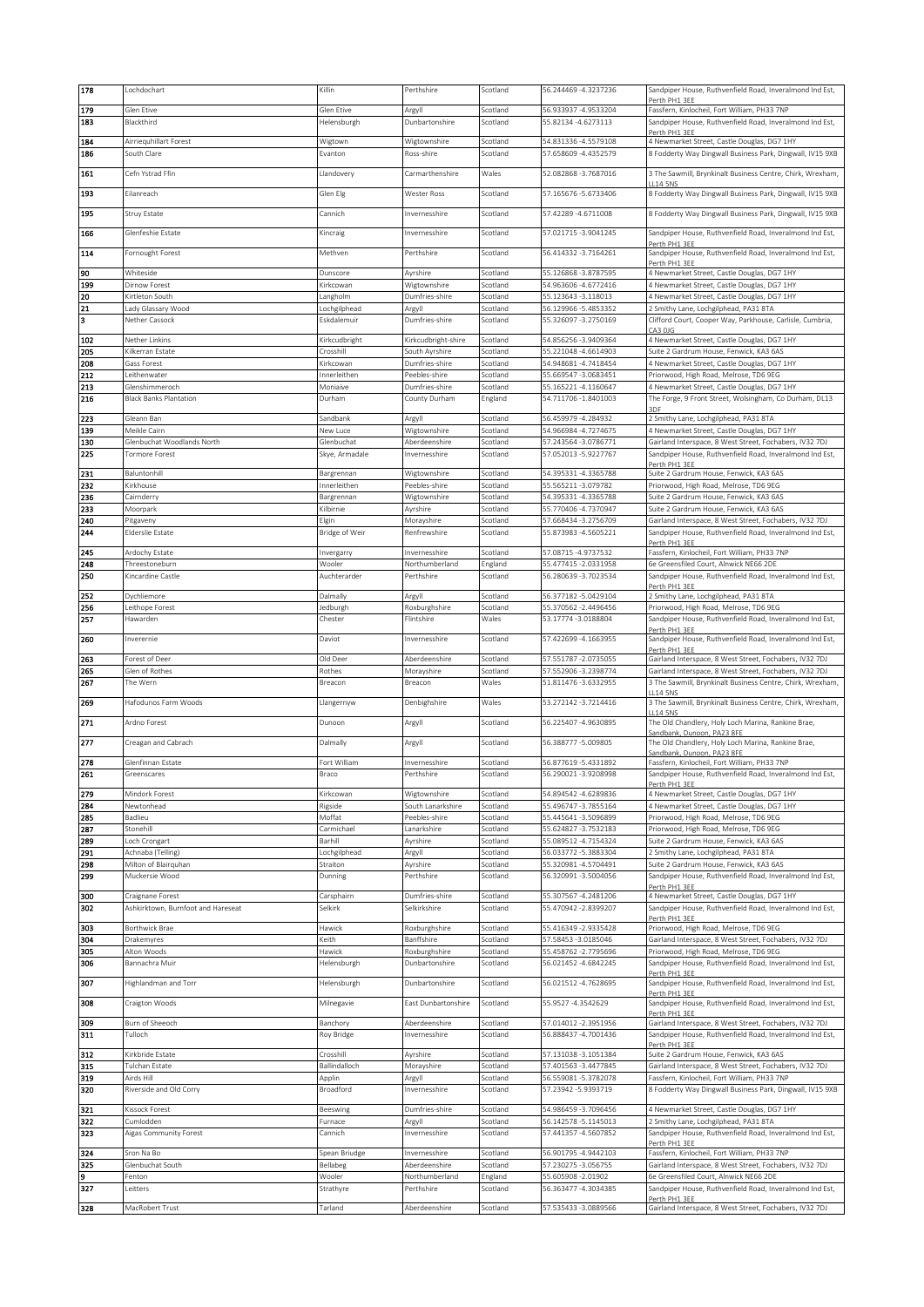|     | Ettrickshaws and Hyndhope                                                                     | Ettrickbridge           | Selkirkshire        | Scotland | 55.476172 - 2.9824195 | Priorwood, High Road, Melrose, TD6 9EG                                           |
|-----|-----------------------------------------------------------------------------------------------|-------------------------|---------------------|----------|-----------------------|----------------------------------------------------------------------------------|
| 330 | Boreland Wood                                                                                 | Newton Stewart          | Kirkcudbright-shire | Scotland | 54.975609 - 4.7436813 | 4 Newmarket Street, Castle Douglas, DG7 1HY                                      |
| 331 | The Slate                                                                                     | Campbeltown             | Argyll              | Scotland | 55.377231-5.7346038   | 2 Smithy Lane, Lochgilphead, PA31 8TA                                            |
| 332 | Ardkinglas Estate                                                                             | Cairndow                | Argyll              | Scotland | 56.244711-4.9452089   | 2 Smithy Lane, Lochgilphead, PA31 8TA                                            |
| 333 | Harehill                                                                                      | Banchory                | Aberdeenshire       | Scotland | 57.005483 - 2.516936  | Gairland Interspace, 8 West Street, Fochabers, IV32 7DJ                          |
| 335 | Ballimore (Balquhidder)                                                                       | Balquhidder             | Perthshire          | Scotland | 56.341457 - 4.3749277 | Sandpiper House, Ruthvenfield Road, Inveralmond Ind Est,                         |
|     |                                                                                               |                         |                     |          |                       | Perth PH1 3EE                                                                    |
| 336 | Keppochan                                                                                     | Dalmally                | Argyll              | Scotland | 56.337777 - 5.1093607 | 2 Smithy Lane, Lochgilphead, PA31 8TA                                            |
| 340 | Luachrach                                                                                     | Oban                    | Argyll              | Scotland | 56.412691-5.4381895   | 2 Smithy Lane, Lochgilphead, PA31 8TA                                            |
| 337 | Strathconon Forest                                                                            | Contin                  | Invernesshire       | Scotland | 57.563259 - 4.7465952 | 8 Fodderty Way Dingwall Business Park, Dingwall, IV15 9XB                        |
|     |                                                                                               |                         |                     |          |                       |                                                                                  |
| 338 | Corse and Craig                                                                               | Balmaclellan            | Dumfries-shire      | Scotland | 55.067247 -4.0639035  | 4 Newmarket Street, Castle Douglas, DG7 1HY                                      |
| 339 | Lawton Woods                                                                                  | Burrelton               | Perthshire          | Scotland | 56.495757 - 3.3010034 | Sandpiper House, Ruthvenfield Road, Inveralmond Ind Est,                         |
|     |                                                                                               |                         |                     |          |                       | Perth PH1 3EE                                                                    |
| 341 | School Wood                                                                                   | Forest Mill             | Clackmannanshire    | Scotland | 56.119102 - 3.6871679 | Sandpiper House, Ruthvenfield Road, Inveralmond Ind Est,                         |
|     |                                                                                               |                         |                     |          |                       | Perth PH1 3FF                                                                    |
| 342 | Kilnair                                                                                       | St John's Town of Dalry | Dumfries-shire      | Scotland | 55.164729 -4.0924882  | 4 Newmarket Street, Castle Douglas, DG7 1HY                                      |
| 343 | Polvinister Wood                                                                              | Oban                    | Argyll              | Scotland | 56.424259 - 5.442479  | Sandpiper House, Ruthvenfield Road, Inveralmond Ind Est,<br>Perth PH1 3FF        |
| 344 | Glencruitten Wood and Cathedral of Trees                                                      | Oban                    | Argyll              | Scotland | 56.401795 - 5.4420699 | Sandpiper House, Ruthvenfield Road, Inveralmond Ind Est,                         |
|     |                                                                                               |                         |                     |          |                       | Perth PH1 3EE                                                                    |
| 345 | Sleepieshill                                                                                  | Fochabers               | Morayshire          | Scotland | 57.639804 - 3.1708095 | Gairland Interspace, 8 West Street, Fochabers, IV32 7DJ                          |
| 346 | Corrieour                                                                                     | Braco                   | Perthshire          | Scotland | 56.293506 - 3.8693643 | Sandpiper House, Ruthvenfield Road, Inveralmond Ind Est,                         |
|     |                                                                                               |                         |                     |          |                       | Perth PH1 3EE                                                                    |
| 347 | Carstran                                                                                      | Lochearnhead            | Perthshire          | Scotland | 56.367308 -4.2907158  | Sandpiper House, Ruthvenfield Road, Inveralmond Ind Est,                         |
|     |                                                                                               |                         |                     |          |                       | Perth PH1 3EE                                                                    |
| 348 | Moine Odhar East                                                                              | Fort William            | Invernesshire       | Scotland | 56.866142 - 5.00705   | Sandpiper House, Ruthvenfield Road, Inveralmond Ind Est,                         |
|     |                                                                                               |                         |                     |          |                       | Perth PH1 3EE                                                                    |
| 349 | Glassary Wood                                                                                 | Argyll                  | Lochgilphead        | Scotland | 56.085578 - 5.4652411 | 2 Smithy Lane, Lochgilphead, PA31 8TA                                            |
| 350 | Bow Wood                                                                                      | Kirriemuir              | Angus               | Scotland | 56.666962 - 3.1600452 | Sandpiper House, Ruthvenfield Road, Inveralmond Ind Est,                         |
| 351 |                                                                                               | Kirkaldy                | Fife                | Scotland | 56.157122 -3.1059909  | Perth PH1 3EE<br>Sandpiper House, Ruthvenfield Road, Inveralmond Ind Est,        |
|     | Earlseat                                                                                      |                         |                     |          |                       | Perth PH1 3EE                                                                    |
| 352 | The Culachy Woods (inc Faichem)                                                               | Invergarry              | Invernesshire       | Scotland | 57.11736 - 4.7118338  | Fassfern, Kinlocheil, Fort William, PH33 7NP                                     |
| 353 | West Woods Craibstone                                                                         | Aberdeen                | Aberdeenshire       | Scotland | 57.189793 - 2.0578917 | Gairland Interspace, 8 West Street, Fochabers, IV32 7DJ                          |
| 354 | Upper Grainston                                                                               | Doune                   | Stirlingshire       | Scotland | 56.228453 -4.0065446  | Sandpiper House, Ruthvenfield Road, Inveralmond Ind Est,                         |
|     |                                                                                               |                         |                     |          |                       | Perth PH1 3FF                                                                    |
| 355 | Glasvar                                                                                       | Lochgilphead            | Argyll              | Scotland | 56.154587 - 5.4730684 | 2 Smithy Lane, Lochgilphead, PA31 8TA                                            |
| 356 | The Forter Strip                                                                              | Bridge of Cally         | Angus               | Scotland | 56.765267 - 3.3872047 | Sandpiper House, Ruthvenfield Road, Inveralmond Ind Est,                         |
|     |                                                                                               |                         |                     |          |                       | Perth PH1 3EE                                                                    |
| 357 | Ballimore (Otter Ferry)                                                                       | Otter Ferry             | Argyll              | Scotland | 56.002546 - 5.3133927 | The Old Chandlery, Holy Loch Marina, Rankine Brae,                               |
|     |                                                                                               |                         |                     |          |                       | andbank, Dunoon, PA23 8FE                                                        |
| 358 | Westertown                                                                                    | Bellabeg                | Aberdeenshire       | Scotland | 57.222247-3.0499011   | Gairland Interspace, 8 West Street, Fochabers, IV32 7DJ                          |
| 359 | Braigh an Uird                                                                                | Broadford               | Invernesshire       | Scotland | 57.131544 - 5.851829  | 8 Fodderty Way Dingwall Business Park, Dingwall, IV15 9XB                        |
|     |                                                                                               |                         |                     |          |                       |                                                                                  |
| 361 | Fyntalloch and Calnavie Moss                                                                  | Barhill                 | Wigtownshire        | Scotland | 55.024603 -4.6421897  | Suite 2 Gardrum House, Fenwick, KA3 6AS                                          |
| 362 | Portmore Estate                                                                               | Eddleston               | Peebles-shire       | Scotland | 55.727678-3.1957224   | Priorwood, High Road, Melrose, TD6 9EG                                           |
| 364 | Emblehope Moor                                                                                | Otterburn               | Northumberland      | England  | 55.247642 - 2.3963493 | 6e Greensfiled Court, Alnwick NE66 2DE                                           |
| 363 | Otter Estate                                                                                  | Otter Ferry             | Argyll              | Scotland | 55.958551-5.3112318   | The Old Chandlery, Holy Loch Marina, Rankine Brae,                               |
|     |                                                                                               |                         |                     |          |                       | Sandbank, Dunoon, PA23 8FE                                                       |
| 365 | Ardteatle                                                                                     | Dalmally                | Argyll              | Scotland | 56.478638-5.0477826   | The Old Chandlery, Holy Loch Marina, Rankine Brae,                               |
|     |                                                                                               |                         |                     |          |                       | Sandbank, Dunoon, PA23 8FE                                                       |
| 366 | Pinclanty Woodland                                                                            | Barr                    | Ayrshire            | Scotland | 55.172825 -4.7682154  | Suite 2 Gardrum House, Fenwick, KA3 6AS                                          |
| 367 | Scatwell                                                                                      | Contin                  | Invernesshire       | Scotland | 57.566489 -4.6799435  | 8 Fodderty Way Dingwall Business Park, Dingwall, IV15 9XB                        |
| 368 | Priestside Flow                                                                               | Annan                   | Dumfries-shire      | Scotland | 54.980853 - 3.3718702 | 4 Newmarket Street, Castle Douglas, DG7 1HY                                      |
| 369 | Achnashelloch and Achnabreck                                                                  |                         |                     | Scotland | 56.051677 - 5.4236394 | 2 Smithy Lane, Lochgilphead, PA31 8TA                                            |
|     |                                                                                               | Lochgilphead            | Argyll              |          |                       |                                                                                  |
| 371 | The North East Woodlands of Finnygaud, Bankhead,<br>Wester Leochel, Queen's Hill and Craigton | Various                 | Aberdeenshire       | Scotland | 57.178445 - 2.7724219 | Gairland Interspace, 8 West Street, Fochabers, IV32 7DJ                          |
|     |                                                                                               |                         |                     |          |                       |                                                                                  |
|     |                                                                                               |                         |                     |          |                       |                                                                                  |
| 372 | Knowes, Keltie and Kippen                                                                     | Dunning                 | Perthshire          | Scotland | 56.285796 - 3.5846483 | Sandpiper House, Ruthvenfield Road, Inveralmond Ind Est,                         |
| 373 | Pinmore                                                                                       |                         |                     | Scotland |                       | erth PH1 3EE                                                                     |
| 374 |                                                                                               | Pinmore                 | Ayrshire            |          | 55.172825 - 4.7682154 | Suite 2 Gardrum House, Fenwick, KA3 6AS                                          |
|     | Drumness Wood                                                                                 | Muthill                 | Perthshire          | Scotland | 56.319959 - 3.7817199 | Sandpiper House, Ruthvenfield Road, Inveralmond Ind Est,<br>Perth PH1 3EE        |
| 375 | Jock's Hill                                                                                   | Dufftown                | Morayshire          | Scotland | 57.409109 - 3.1517859 | Gairland Interspace, 8 West Street, Fochabers, IV32 7DJ                          |
| 376 | Todsbughts                                                                                    | Slamanan                | Falkirk             | Scotland | 55.923225 - 3.8723011 | Sandpiper House, Ruthvenfield Road, Inveralmond Ind Est.                         |
|     |                                                                                               |                         |                     |          |                       | Perth PH1 3EE                                                                    |
| 378 | Stonechest                                                                                    | Longtown                | Cumbria             | England  | 55.098159 - 2.8195471 | The Forge, 9 Front Street, Wolsingham, Co Durham, DL13                           |
|     |                                                                                               |                         |                     |          |                       |                                                                                  |
| 379 | Achavraid                                                                                     | Tarbet                  | Argyll              | Scotland | 55.762603 - 5.5353772 | 2 Smithy Lane, Lochgilphead, PA31 8TA                                            |
| 380 | Barbeth                                                                                       | New Abbey               | Dumfries-shire      | Scotland | 54.969629 - 3.6261302 | 4 Newmarket Street, Castle Douglas, DG7 1HY                                      |
| 381 | <b>Blackmount Estate</b>                                                                      | Bridge of Orchy         | Argyll              | Scotland | 56.518413 -4.7696818  | Fassfern, Kinlocheil, Fort William, PH33 7NP                                     |
| 382 | Letters                                                                                       | Strachur                | Argyll              | Scotland | NS 064 996            | The Old Chandlery, Holy Loch Marina, Rankine Brae,                               |
|     |                                                                                               |                         |                     |          |                       | Sandbank, Dunoon, PA23 8FE                                                       |
| 383 | Leazes Farm                                                                                   | Wolsingham              | County Durham       | England  | NZ 059 382            | The Forge, 9 Front Street, Wolsingham, Co Durham, DL13                           |
|     |                                                                                               |                         |                     |          |                       |                                                                                  |
| 384 | Drummond Estate                                                                               | Crieff                  | Perthshire          | Scotland | NN 844181             | Sandpiper House, Ruthvenfield Road, Inveralmond Ind Est,                         |
| 385 | Tom Laith                                                                                     | Cromdale                | Invernesshire       | Scotland | NJ 070 263            | Perth PH1 3EE<br>Gairland Interspace, 8 West Street, Fochabers, IV32 7DJ         |
| 386 | Ichrachan                                                                                     | Taynuilt                | Argyll              | Scotland | NN 022 306            | 2 Smithy Lane, Lochgilphead, PA31 8TA                                            |
|     |                                                                                               |                         |                     |          |                       |                                                                                  |
| 387 | Scamadale                                                                                     | Arisaig                 | Invernesshire       | Scotland | NM 697 900            | Fassfern, Kinlocheil, Fort William, PH33 7NP                                     |
| 388 | Ardmarnock (Loch Fyne Forestry)                                                               | Tighnabruaich           | Argyll              | Scotland | NR 939 717            | The Old Chandlery, Holy Loch Marina, Rankine Brae,<br>Sandbank, Dunoon, PA23 8FE |
| 389 | Lethem Complex                                                                                | Jedburgh                | Roxburghshire       | Scotland | NT 681 094            | Priorwood, High Road, Melrose, TD6 9EG                                           |
| 390 | Kilgalioch (Purgatory Complex)                                                                | Barrhill                | Ayrshire            | Scotland | NX 209 710            | Suite 2 Gardrum House, Fenwick, KA3 6AS                                          |
| 391 |                                                                                               | Ardrishaig              |                     | Scotland | NR 834 838            |                                                                                  |
|     | Ardrishaig Forest                                                                             |                         | Argyll              |          |                       | 2 Smithy Lane, Lochgilphead, PA31 8TA                                            |
| 392 | Glenvarragill                                                                                 | Portree                 | Invernesshire       | Scotland | NG 472 365            | 8 Fodderty Way Dingwall Business Park, Dingwall, IV15 9XB                        |
| 393 | Glentore Woods                                                                                | Cumbernauld             | North Lanarkshire   | Scotland | NS 810 722            | Sandpiper House, Ruthvenfield Road, Inveralmond Ind Est,                         |
|     |                                                                                               |                         |                     |          |                       | Perth PH1 3EE                                                                    |
| 394 | Glenhapple                                                                                    | Newton Stewart          | Wigtownshire        | Scotland | NX 371 714            | 4 Newmarket Street, Castle Douglas, DG7 1HY                                      |
| 395 | Acharn                                                                                        | Kilin                   | Perthshire          | Scotland | NN 570 322            | Sandpiper House, Ruthvenfield Road, Inveralmond Ind Est,                         |
|     |                                                                                               |                         |                     |          |                       | Perth PH1 3EE                                                                    |
| 396 | Solsgirth Farm                                                                                | Clackmannanshire        | Dollar              | Scotland | NS 985 956            | Sandpiper House, Ruthvenfield Road, Inveralmond Ind Est,                         |
|     |                                                                                               |                         |                     |          |                       | Perth PH1 3EE                                                                    |
| 397 | Carsphairn                                                                                    | Carsphairn              | Dumfries-shire      | Scotland | NS 570 013            | Suite 2 Gardrum House, Fenwick, KA3 6AS                                          |
| 398 | Cumberhead                                                                                    | Douglas                 | anarkshire.         | Scotland | NS 775 334            | Suite 2 Gardrum House, Fenwick, KA3 6AS                                          |
| 399 | Tweedsmuir (Glenbreck and Tweedshaws)                                                         | Moffat                  | Peebles-shire       | Scotland | NT 054 225            | Priorwood, High Road, Melrose, TD6 9EG                                           |
| 400 | Isles Forest                                                                                  | Dalbeattie              | Dumfries-shire      | Scotland | NX 868 610            | 4 Newmarket Street, Castle Douglas, DG7 1HY                                      |
| 401 | Birnock                                                                                       | Abington                | Lanarkshire         | Scotland | NS 986 256            | Clifford Court, Cooper Way, Parkhouse, Carlisle, Cumbria,                        |
|     |                                                                                               |                         |                     |          |                       | CA3 OJG                                                                          |
| 402 | Catcleuch                                                                                     | Otterburn               | Northumberland      | Scotland | NT 730 015            | Unit 1, Linnet Court, Cawledge Business Park, Alnwick, NE66                      |
|     |                                                                                               |                         |                     |          |                       |                                                                                  |
| 403 | Stronvar                                                                                      | Balquhidder             | Perthshire          | Scotland | NN 527 197            | Sandpiper House, Ruthvenfield Road, Inveralmond Ind Est,<br>Perth PH1 3FF        |
| 404 | Suardal Forest                                                                                | Broadford               | Invernesshire       | Scotland | NG 612 214            | 8 Fodderty Way Dingwall Business Park, Dingwall, IV15 9XB                        |